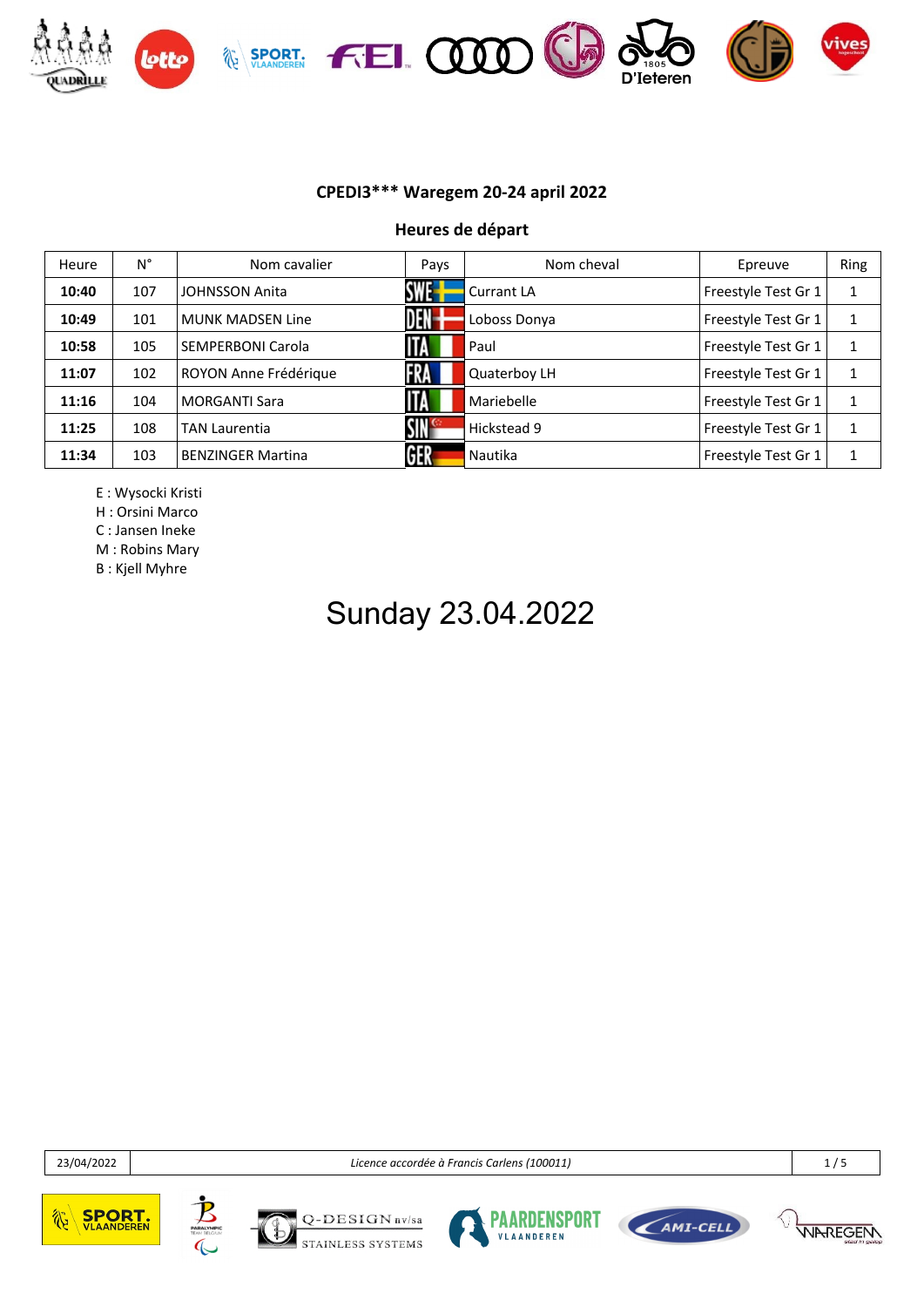

#### **Heures de départ**

| Heure | N°  | Nom cavalier              | Pays | Nom cheval              | Epreuve             | Ring |
|-------|-----|---------------------------|------|-------------------------|---------------------|------|
| 9:00  | 206 | YOSHIGOE Soshi            |      | Dueto                   | Freestyle Test Gr 2 |      |
| 9:09  | 201 | <b>GERNY Céline</b>       |      | Rhapsodie IFCE          | Freestyle Test Gr 2 |      |
| 9:18  | 200 | <b>KRISTENSEN Katrine</b> | DEN- | Goerklintgaards quarter | Freestyle Test Gr 2 |      |
| 9:27  | 207 | DE LAVALETTE Beatrice     |      | Sixth Sense             | Freestyle Test Gr 2 |      |
| 9:36  | 208 | DEN DULK Nicole           |      | Wallace                 | Freestyle Test Gr 2 |      |

E : Schmutz David

H : Olsen Jan

C : Orsini Marco

M : Prain Anne

B : Jansen Ineke

## Sunday 23.04.2022

23/04/2022 *Licence accordée à Francis Carlens (100011)* 2 / 5











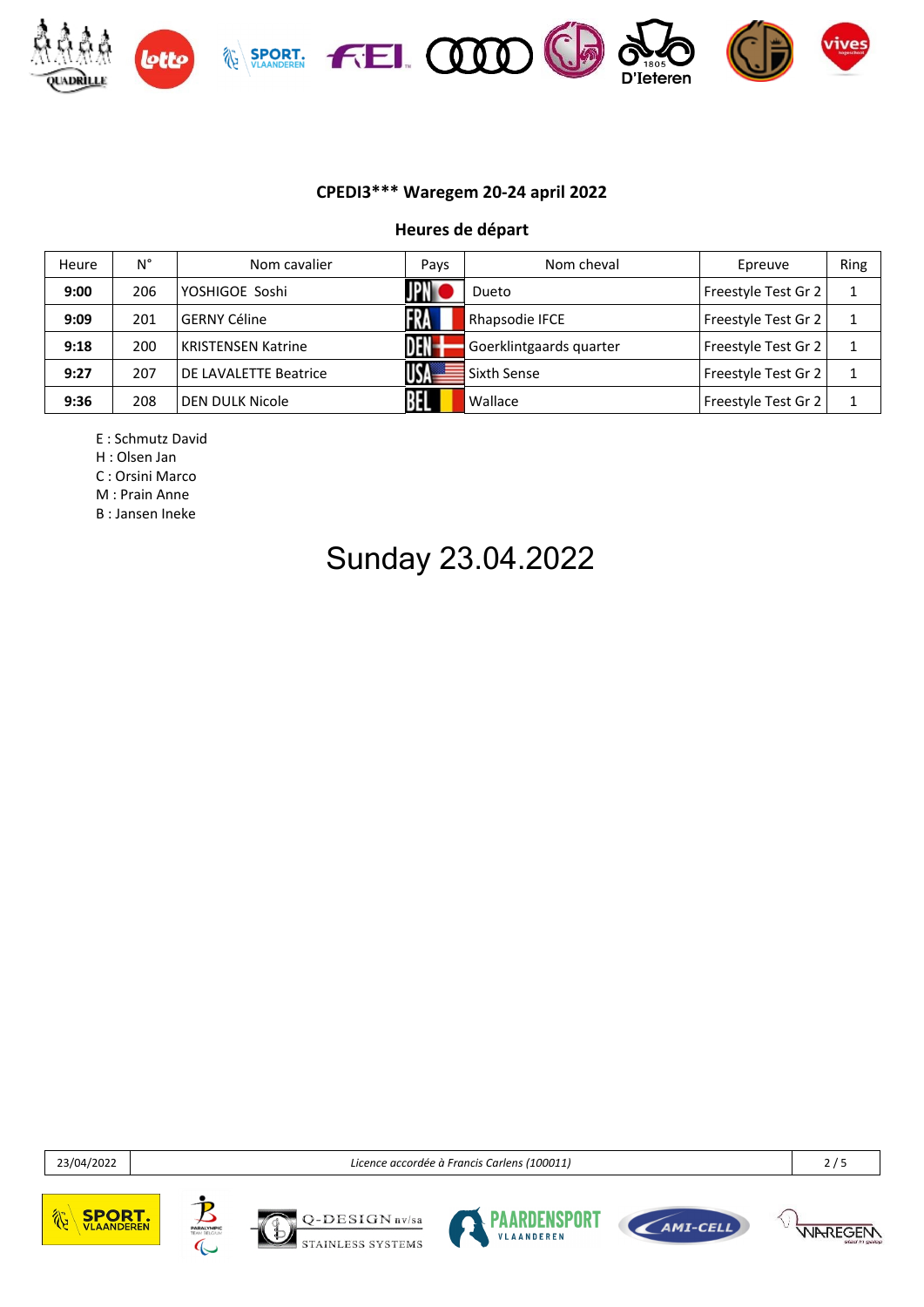

**Heures de départ**

| Heure | Ν°  | Nom cavalier              | Pays       | Nom cheval           | Epreuve             | Ring         |
|-------|-----|---------------------------|------------|----------------------|---------------------|--------------|
| 12:30 | 306 | <b>WIENAND Melanie</b>    | GER        | Lemony's Loverboy    | Freestyle Test Gr 3 | 1            |
| 12:39 | 302 | <b>MINNECI Barbara</b>    |            | Stuart               | Freestyle Test Gr 3 | $\mathbf{1}$ |
| 12:48 | 310 | DE REU Maud               | NED        | Webron N.O.P.        | Freestyle Test Gr 3 | 1            |
| 12:57 | 308 | <b>SALVADE Franscesca</b> | <b>IIA</b> | Oliver - Vitz        | Freestyle Test Gr 3 | 1            |
| 13:06 | 303 | <b>SHEFFIELD Roberta</b>  | (AN        | Fairuza              | Freestyle Test Gr 3 | 1            |
| 13:15 | 304 | DYHM JUNGE Karla          | DEN-       | Miss daisy           | Freestyle Test Gr 3 | $\mathbf{1}$ |
| 13:24 | 305 | <b>ZENATI Chiara</b>      | 1 KA       | Swing Royal*IFCE     | Freestyle Test Gr 3 | 1            |
| 13:33 | 311 | <b>VAN DER HORST Rixt</b> | <b>NED</b> | Eisma's Akuna Matata | Freestyle Test Gr 3 | 1            |

E : Olsen Jan

H : Urban Marc

C : Schmutz David

M : Wysocki Kristi

B : Orsini Marco

## Sunday 23.04.2022

23/04/2022 *Licence accordée à Francis Carlens (100011)* 3 / 5









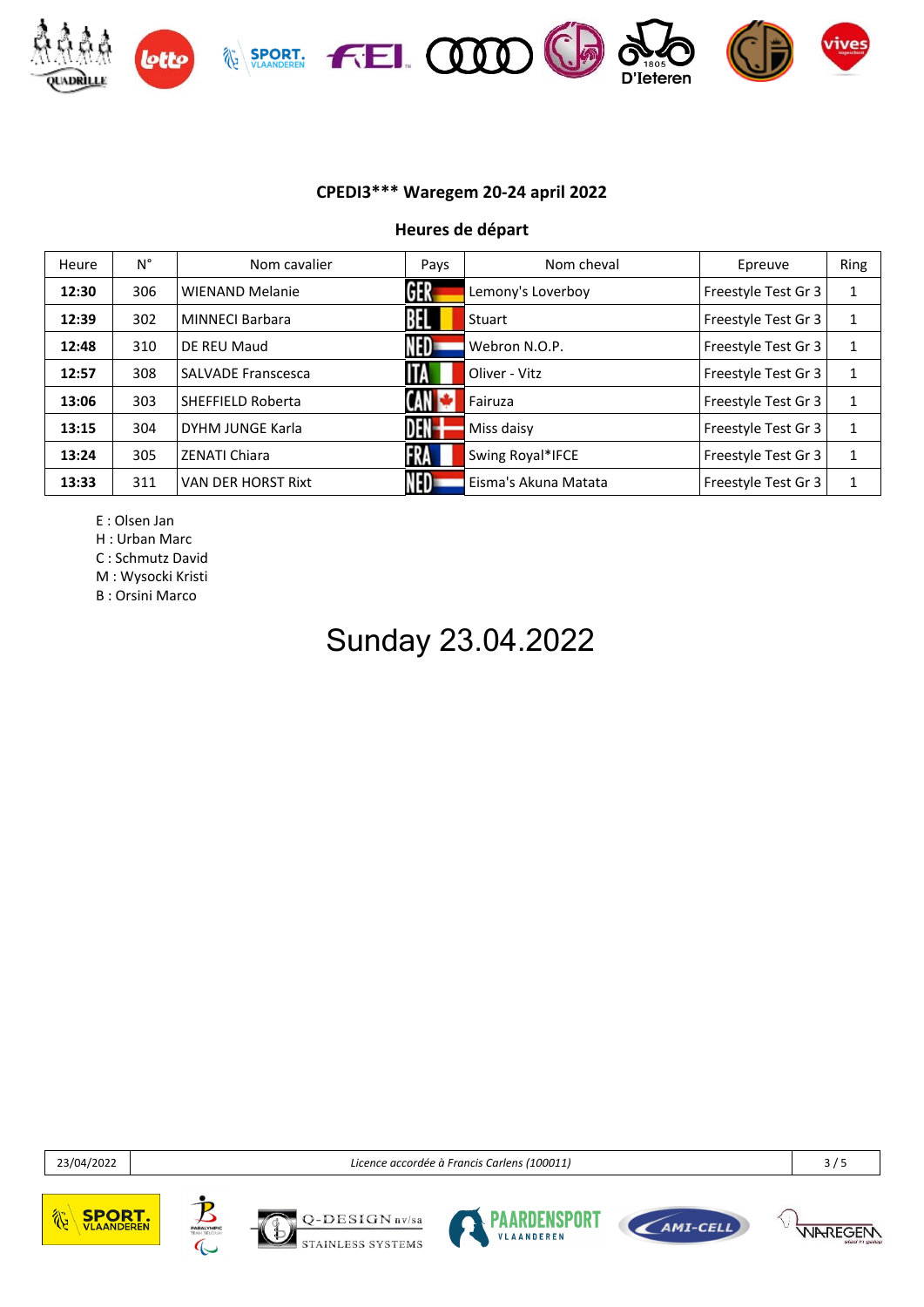

**Heures de départ**

| Heure | $N^{\circ}$ | Nom cavalier             | Pays              | Nom cheval                | Epreuve             | Ring         |
|-------|-------------|--------------------------|-------------------|---------------------------|---------------------|--------------|
| 14:10 | 400         | <b>CARNEGIE Matilda</b>  | AUS <sup>-1</sup> | Boccelli 6                | Freestyle Test Gr 4 | 1            |
| 14:19 | 407         | <b>VINCHON Vladimir</b>  | <b>FRA</b>        | <b>Fidertanz For Rosi</b> | Freestyle Test Gr 4 | $\mathbf{1}$ |
| 14:28 | 403         | <b>IGLSKI Renee</b>      | DEN-              | Beound dreams             | Freestyle Test Gr 4 | $\mathbf{1}$ |
| 14:37 | 408         | <b>BRENNER Hannelore</b> | GER               | Belissima M               | Freestyle Test Gr 4 | 1            |
| 14:46 | 415         | SCHAKEL-VAN KLEI Neel    | NED-              | Edison                    | Freestyle Test Gr 4 | 1            |
| 14:55 | 414         | <b>HAERKENS Demi</b>     | NED-              | <b>EHL Daula</b>          | Freestyle Test Gr 4 | 1            |
| 15:04 | 401         | <b>CLAEYS Manon</b>      |                   | Katharina Sollenburg      | Freestyle Test Gr 4 | 1            |
| 15:13 | 416         | UIJTEWAAL Demi           |                   | Winando RFS               | Freestyle Test Gr 4 | 1            |

E : Prain Anne

H : Imschoot Piet

C : Kjell Myhre

M : Urban Marc

B : Robins Mary

# Sunday 23.04.2022

23/04/2022 *Licence accordée à Francis Carlens (100011)* 4 / 5